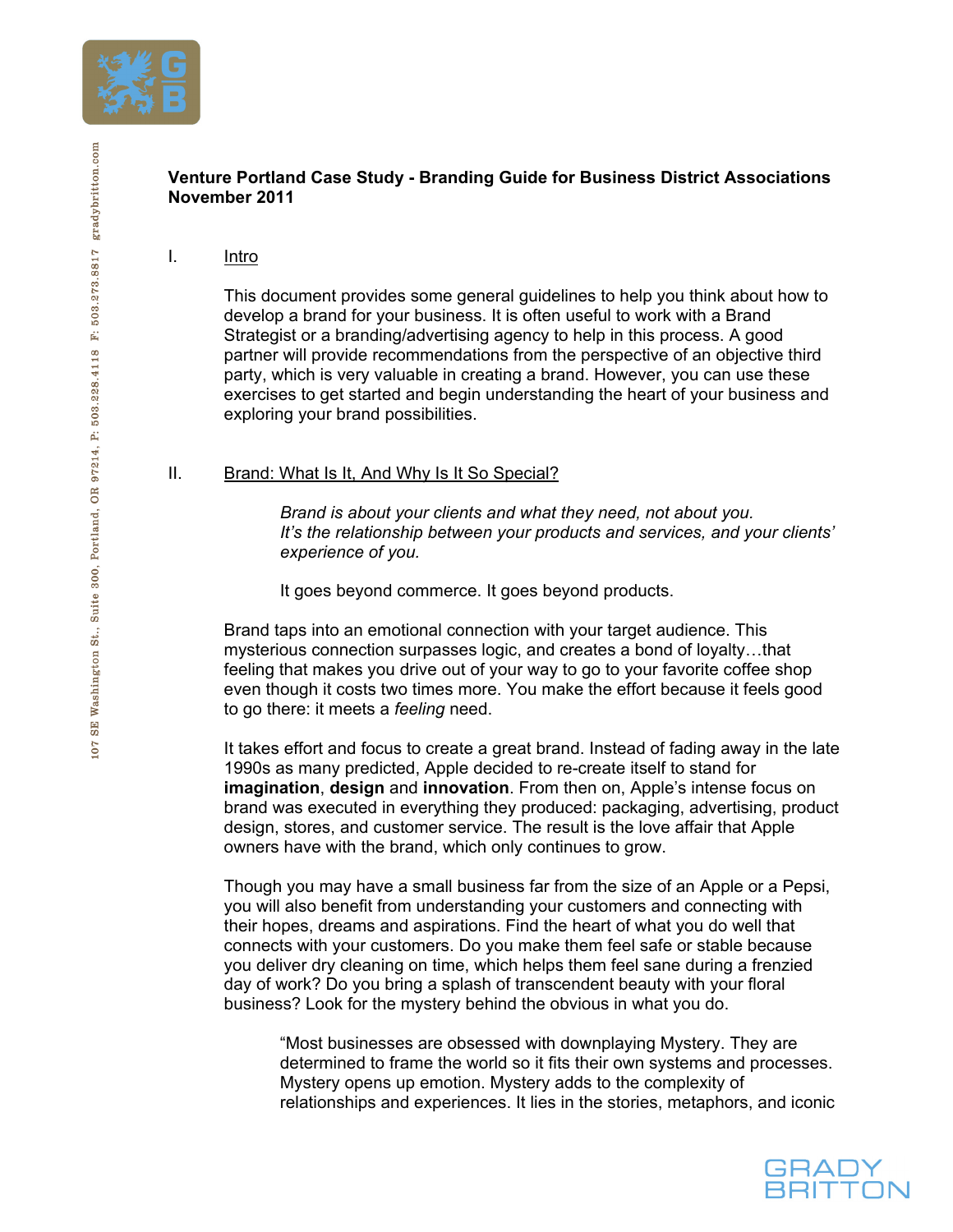

characters that give a relationship its texture. Mystery is a key part of creating Loyalty Beyond Reason." *Lovemarks,* Kevin Roberts, p. 83, 85.

# III. What Is My Brand? How Do I Discover it?

It is tempting to look at the competitive landscape and want to be everything to everyone. But deep down, we know that is not possible. We love brands because they leave a clear impression and we understand exactly what they provide, both in terms of a feeling and a specific service or product.

Determining what you really do best requires honesty, and sometimes a bit of research. Here are some steps that will get you started.

### **a. Clarify your position.**

Define what single thing your company stands for to your customers. Choose one key thing to focus your position. Good positioning often forces hard choices, so you may need to bring in a third party, such as an ad agency or marketing consultant to help you get clear about what you stand for.

An example of the structure of a positioning statement would be, "We are the only X that solves Y problem in Z unique way." X is the category of the company, product or service or other offering you've chosen to own. Y is the unmet need of your target audience. Z is the differentiation, advantage, or key positive distinction you have over your competition.

In the case of Venture Portland, competition wasn't as much of an issue as lack of awareness. In this case, the positioning statement served to clarify the organization's purpose in a compelling way:

### **Venture Portland is all about….building Portland's vitality through vibrant neighborhood business districts.**

Positioning is something you use to focus your business internally. It determines your brand, business and marketing/communications strategy.

## **Positioning Exercises used in Venture Portland Branding:**

### **Business District Association Survey**

This survey included several basic questions about what APNBA does for members, and how it is most effective.

For your business, this might mean asking why your customers choose you, what they like most about what you provide. You might also ask prospects what would cause them to choose you. People that choose competitors are also valuable: why don't they choose you and what would make them change their mind?

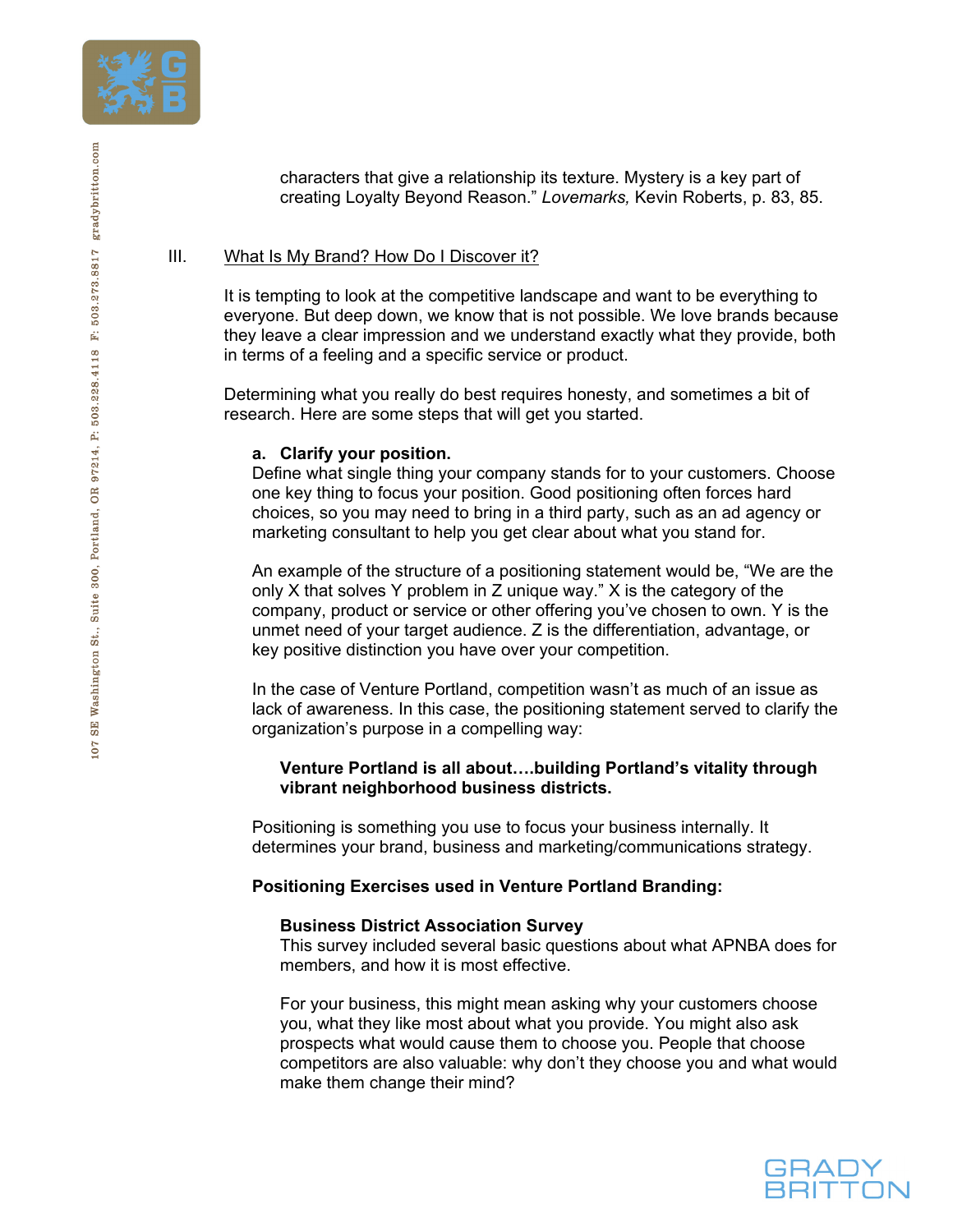

## **R.I.P. Headstone**

If your business were to expire, how would it be remembered? What was the cause of death? What legacy did it leave behind?

This exercise will give you more feedback about what stands out about your business in your customer's mind. It could also give you clues as to what you could do better, allowing you to address customer needs as part of your refreshed brand.

Example from APNBA:

Kind, but not great! Cause of death: no recognition. Small organization that tried.

As you can see, this small haiku-like bit of information speaks volumes about how one person sees the old organization.

### **b. Tell Your Story: Your Values**

Remember, your brand ultimately lives and thrives on **story**, not just strategy. So next, you need to get in touch with your values.

Is there something in the story of your business that reflects your values? Is it a commitment to local products? Is it that you started a bread company after getting out of prison and believe in quality and second chances? Find out what you stand for.

#### **Exercises used in Venture Portland Branding:**

#### **Adjective Checklist**

From a list of adjectives, have members, customers and/or stakeholders select three that best describe your business. Try not to be literal; choose adjectives that describe the personality of the sum total of your business: what you do and who you are.

#### **Brand Meaning Exercise**

Show several logos of major brands and what they represent. Examples include Volvo=Safety, or Harley-Davidson=Rebellion. Ask members, customers and/or stakeholders what one word describes what you offer.

IV. Bring It To Life

Once you have collected your research, you'll begin to see a picture of your brand take shape. Again, it is helpful to have a consultant or agency help you see beyond your current vision to the future possibilities, and to bring the brand to life creatively.